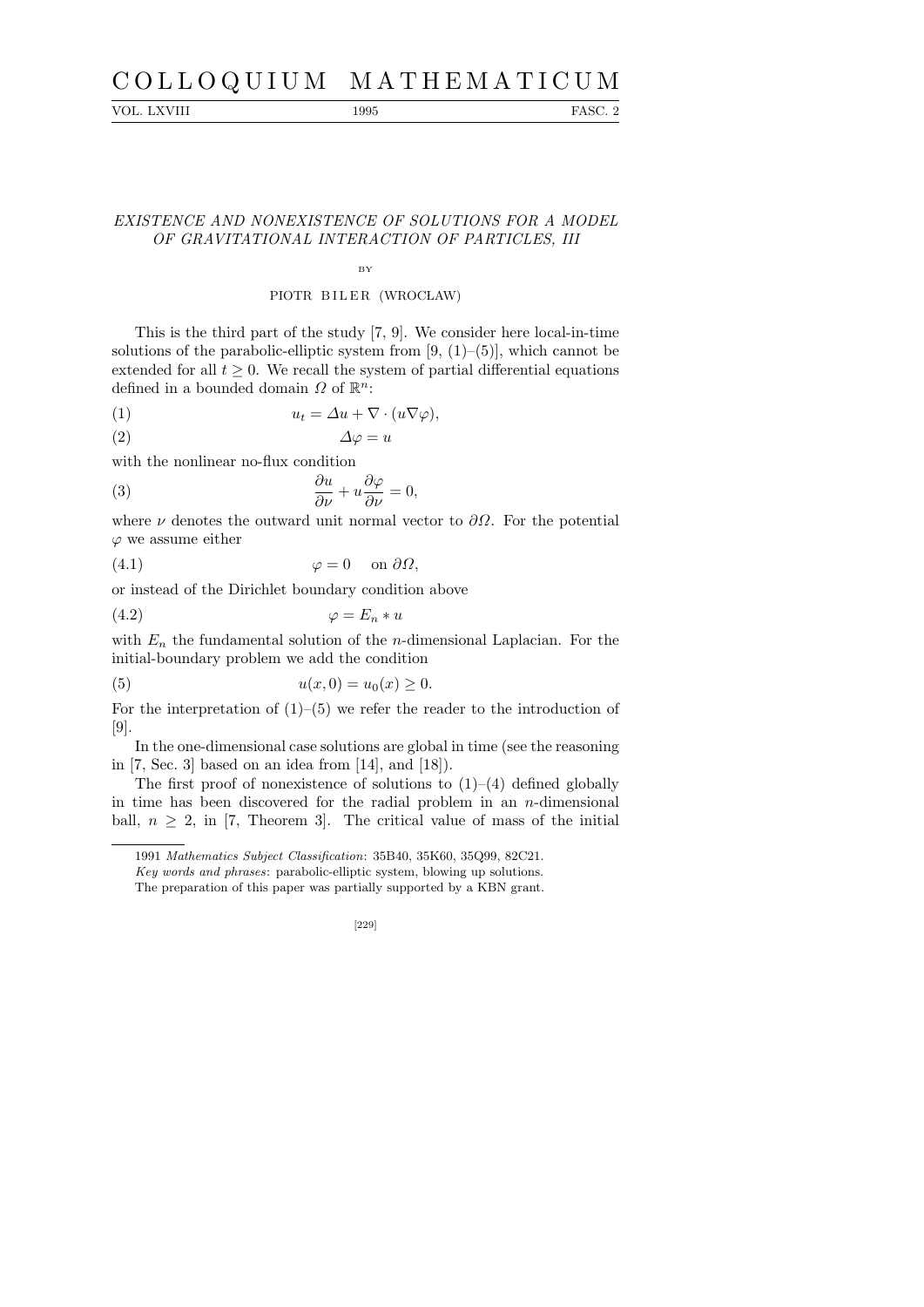condition  $u_0$  given in this theorem is  $2n\sigma_n R^{n-2}$  for the ball of radius R, i.e. if  $M = \int_{\Omega} u_0 > 2n\sigma_n R^{n-2}$  then any weak solution (in the sense of definitions in [4], [6], [8] or [9] in the radial case and the integrated densities formulation  $(6)$ – $(7)$  in  $[7]$ ) cannot exist globally in time. A more general result for star-shaped domains  $\Omega$  has been proved later (but appeared in the first part of our study of the system  $(1)–(4.2)$  in [9, Theorem 2(v)]. There a sufficient condition for nonexistence in the large of solutions is also expressed as a large mass condition  $M > 2n\sigma_n(\text{diam }\Omega)^{n-2}$ . The idea of the proof is basically the same as in [7, Theorem 3]: we consider the evolution of the moment  $w(t) = \int_{\Omega} u(x, t)|x|^2 dx$  of a solution with  $\int_{\Omega} u_0 = M$  sufficiently large.

We prove in this note a refinement of the above result. Namely, we show that if the concentration of  $u_0$  is large enough, then no solution with the initial condition  $u_0$  can be extended globally in time. The *concentration* is meant in a related but slightly different sense than in [9] where stationary solutions of moderate concentration appeared to be regular (and they do exist!). The approach used here is again the virial method, but now the moment w is compared with the energy integral I. Note that if  $n \geq 3$ , then this phenomenon of blow-up can occur for arbitrarily small mass  $M = \int_{\Omega} u_0$ .

A related result to that in [9, Theorem 2(v)], [7, Theorem 3] for the problem  $(1)$ – $(4.1)$  in balls of  $\mathbb{R}^n$  is proved here for arbitrary (not necessarily radial) large initial data. Replacing the condition (4.2) by the boundary condition (4.1) leads to a serious difficulty in the proof of blow-up of solutions.

We stress the fact that conditions ensuring blow-up of solutions (e.g. (6)) are nonlocal (even if they express a large concentration of mass in the vicinity of a point) according to the fact that the system  $(1)$ – $(4)$  is nonlocal.

The phenomenon of nonexistence of global solutions to  $(1)–(4)$  has a different character than for semilinear parabolic equations with sources studied e.g. in [11–12], where the blow-up is asymptotically self-similar and local criteria for excluding blow-up can be given. For our system there are threshold values of the concentration of initial densities leading to a finite time blow-up (compare also [1] dealing with some quasilinear parabolic equations with transport terms). These size conditions on  $u_0$  appear as a result of the competition between the diffusion modeled in (1) by the linear term  $\Delta u$ and the nonlinear source term  $u\Delta\varphi = u^2$  with spreading effects described by  $\nabla u \cdot \nabla \varphi$ .

We expect that understanding the mechanism of formation of large concentration clusters leading to gravitational collapse phenomena would help in determining sharp conditions for the existence of local solutions for initial data less regular than  $u_0 \in L^p(\Omega)$  with  $p > n/2$ . We recall that the construction of weak solutions with such  $u_0$ 's applies for the system  $(1)–(4)$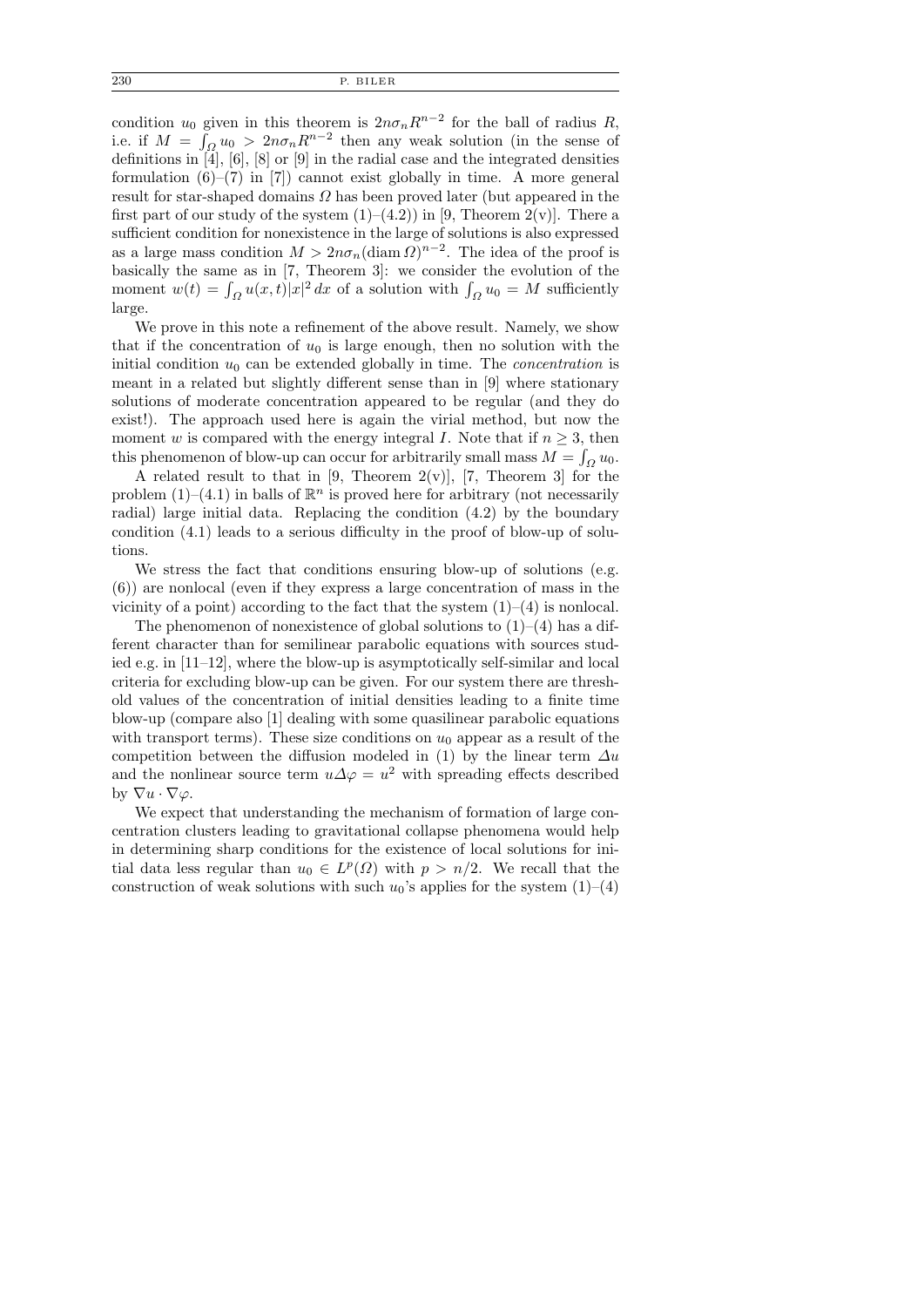like for the Debye system in [6]. In [9] we conjectured that existence of even weaker solutions (e.g. in the spirit of [15]) is possible only for  $u_0$  not far from  $L^p(\Omega)$ ,  $p > n/2$ . In particular, singularities of  $u_0$  exceeding  $|x - x_0|^{-2}$ should be excluded when we expect to obtain not too wild solutions of the evolution problem (i.e. with locally bounded potential  $\varphi$ ), similarly to the case of stationary solutions studied in [8, Theorem 2(i)–(iii)] and [9, Theorem  $1(i)$ .

This conjecture was based on an analogous result in [2–3] for the semilinear parabolic equation  $u_t = \Delta u + u^2$  that resembles (1) written as  $u_t =$  $\Delta u + u^2 + \nabla u \cdot \nabla \varphi$ . The conditions for the existence of local solutions involved quantities which can be identified as the norm in the Morrey space  $M^{n/2}(\Omega)$  more vast than  $L^{n/2}(\Omega)$ . However, methods pertinent to the semilinear case in  $[2-3]$  seem to be inapplicable to  $(1)-(2)$ . We discuss questions of the minimal regularity of initial data for the Cauchy problem in  $\mathbb{R}^n$  for  $(1), (2), (4.2)$  (converted into an integral equation) in the paper [5].

THEOREM 1. If  $\Omega \subset \mathbb{R}^n$ ,  $n \geq 3$ , is a star-shaped domain (with respect to the origin), then for  $u_0$  such that  $|u_0|_1 = M$  and

(6) 
$$
\left(M^{-1} \int\limits_{\Omega} u_0(x)|x|^2 dx\right)^{n/2-1} < (2^{n/2} n\sigma_n)^{-1}M
$$

there is no global solution to  $(1)–(3)$ ,  $(4.2)$ ,  $(5)$ .

P r o o f. Define an auxiliary function

(7) 
$$
w(t) = \int_{\Omega} u(x,t)|x|^2 dx,
$$

the same as that considered in the proof of Theorem  $2(v)$  in [9]. The function  $w$  is the second moment of the density  $u$ , so it measures the concentration of u at the origin. For any weak solution u of  $(1)$ – $(4.2)$  we have

(8) 
$$
\frac{dw}{dt} = -\int_{\Omega} (\nabla u + u \nabla \varphi) \cdot \nabla (|x|^2) = -2 \int_{\Omega} \nabla u \cdot x - 2 \int_{\Omega} u \nabla \varphi \cdot x
$$

$$
= -2 \int_{\partial \Omega} u x \cdot \nu + 2n \int_{\Omega} u
$$

$$
-2 \int_{\Omega \times \Omega} u(x, t) (\nabla_x E(x - y)) \cdot x) u(y, t) dy dx.
$$

Since  $\Omega$  is star-shaped with respect to  $x_0 = 0$  we have  $x \cdot \nu \geq 0$  on  $\partial \Omega$  and therefore

(9) 
$$
\frac{dw}{dt} \le 2nM - \frac{2}{\sigma_{\eta_2 \times \Omega}} \iint_{\Omega} u(x,t)u(y,t)|x-y|^{-n} (|x|^2 - y \cdot x) dy dx
$$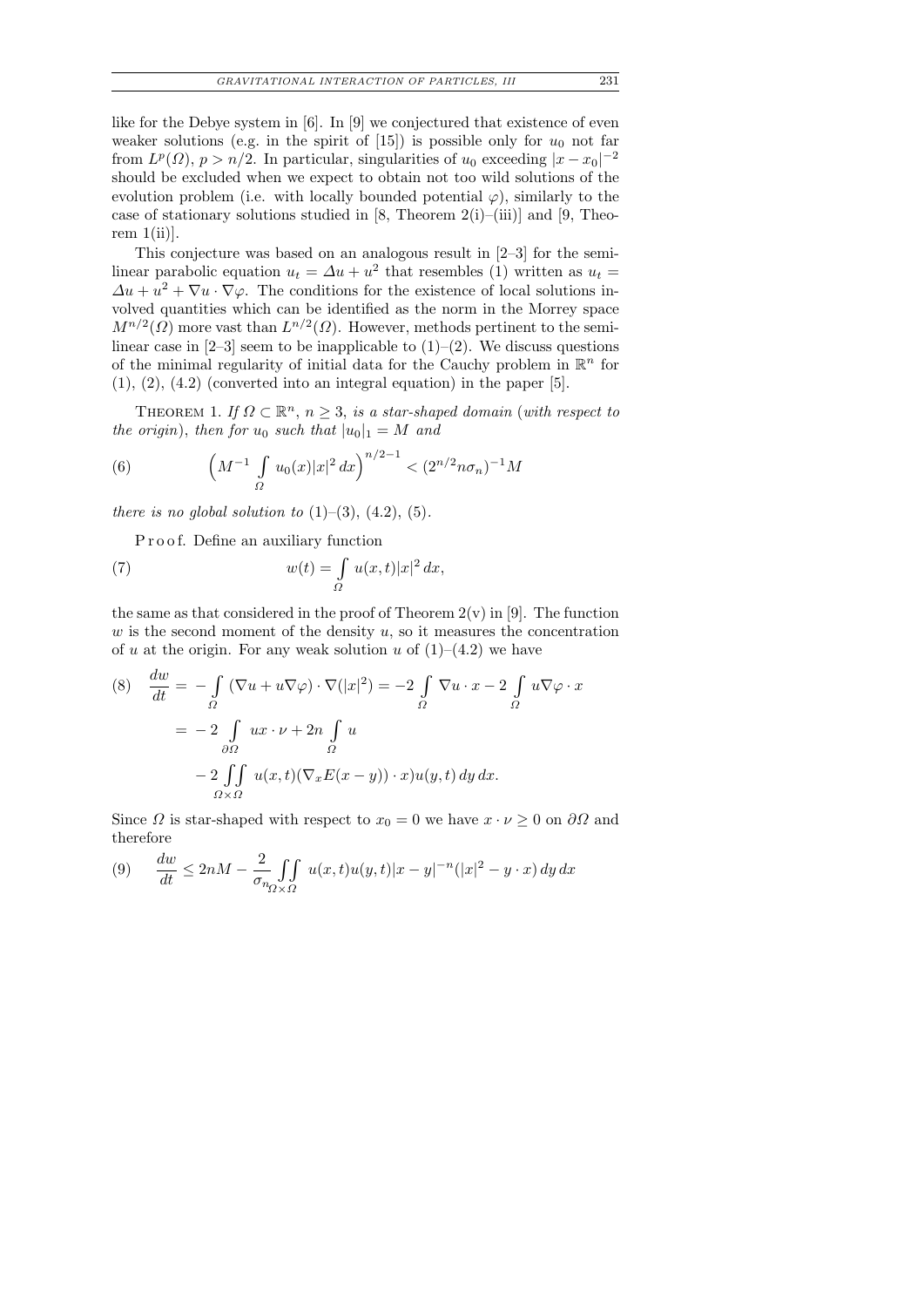$$
= 2nM - \frac{1}{\sigma_{n_{\Omega} \times \Omega}} \iint_{\Omega} u(x, t)u(y, t)
$$
  
\n
$$
\times |x - y|^{-n} (|x|^2 - y \cdot x - x \cdot y + |y|^2) dy dx
$$
  
\n
$$
= 2nM - \frac{1}{\sigma_{n_{\Omega} \times \Omega}} \iint_{\Omega} u(x, t)u(y, t)|x - y|^{-n+2} dy dx
$$
  
\n
$$
\equiv 2nM - \sigma_n^{-1} I,
$$

by symmetry properties of the integral

$$
I = \iint\limits_{\Omega \times \Omega} u(x,t)u(y,t)|x-y|^{-n+2} dx dy.
$$

Now we estimate  $I$  in a more careful manner than in [9]. Namely, using the Hölder inequality we can write

$$
M^{2} = \iint_{\Omega \times \Omega} u(x, t)u(y, t) dx dy
$$
  
\n
$$
\leq \left( \iint_{\Omega \times \Omega} u(x, t)u(y, t)|x - y|^{2} dx dy \right)^{1 - 2/n}
$$
  
\n
$$
\times \left( \iint_{\Omega \times \Omega} u(x, t)u(y, t)|x - y|^{-n+2} dx dy \right)^{2/n}
$$
  
\n
$$
\leq \left( \iint_{\Omega \times \Omega} u(x, t)u(y, t)(|x|^{2} + |y|^{2} - 2x \cdot y) dx dy \right)^{1 - 2/n} I^{2/n}
$$
  
\n
$$
= \left( 2Mw - 2 \left| \int_{\Omega} xu(x, t) dx \right|^{2} \right)^{1 - 2/n} I^{2/n} \leq (2Mw(t))^{1 - 2/n} I^{2/n}.
$$

This leads to

(10) 
$$
2^{1-n/2}M^{n/2+1}w(t)^{1-n/2} \leq I,
$$

and together with (9) we obtain

$$
\frac{dw}{dt} \le 2nM - 2^{1-n/2} \sigma_n^{-1} M^{1+n/2} w^{1-n/2}.
$$

The assumption  $(6)$  on the concentration of  $u_0$  in Theorem 1 and monotonicity of the function on the right hand side of the above inequality allow us to write

$$
\frac{2}{n} \frac{d(w^{n/2})}{dt} \le 2n M w^{n/2 - 1} - 2^{1 - n/2} \sigma_n^{-1} M^{1 + n/2}
$$
  
=  $2n M^{n/2} ((w/M)^{n/2 - 1} - (2^{n/2} n \sigma_n)^{-1} M$   
 $\le 2n M^{n/2} ((w(0)/M)^{n/2 - 1} - (2^{n/2} n \sigma_n)^{-1} M) < 0$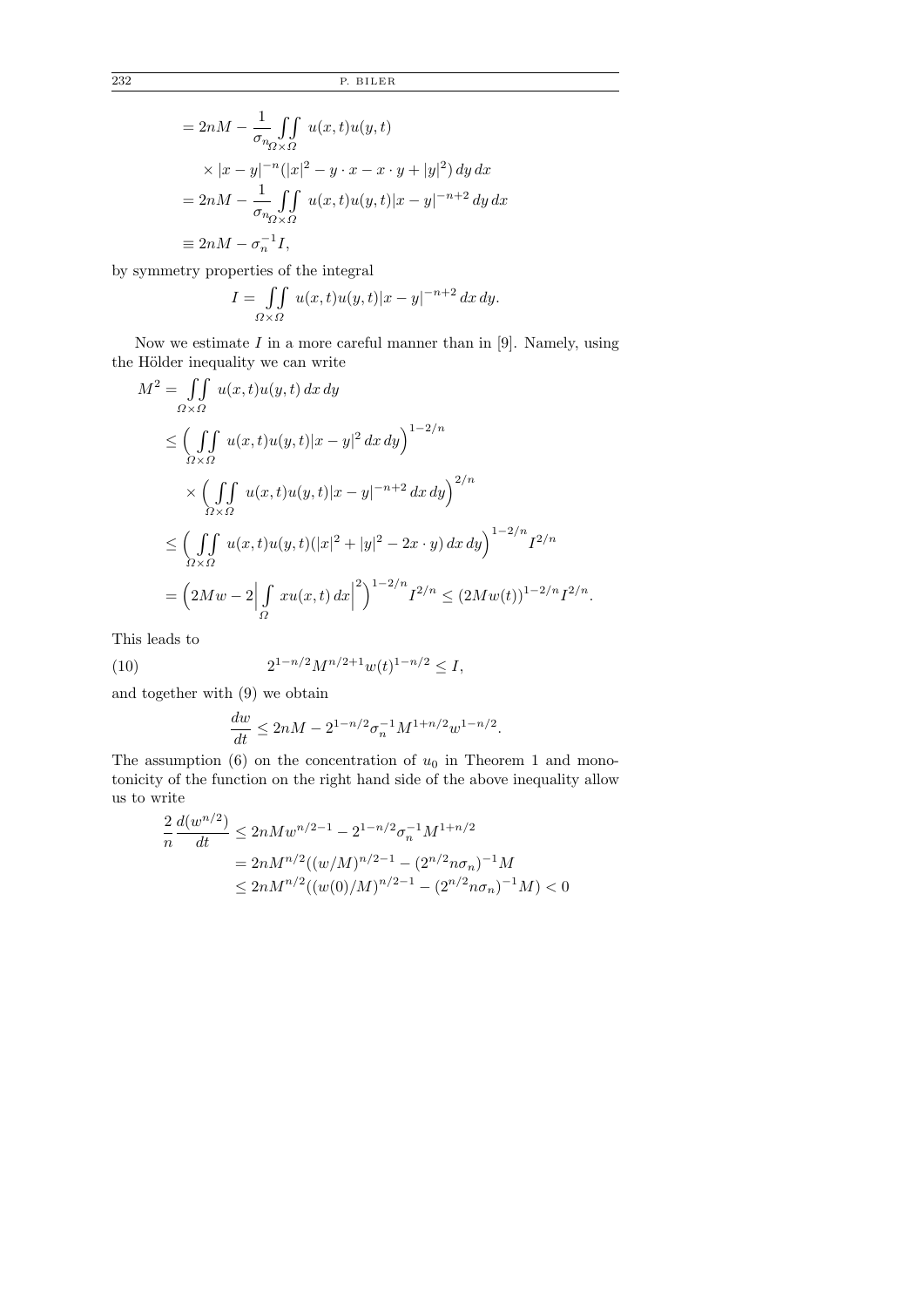(observe that  $\frac{dw}{dt}(0)$  is strictly negative). After an integration this gives

$$
w(t)^{n/2} \le w(0)^{n/2} - n^2 M^{n/2} ((2^{n/2} n \sigma_n)^{-1} M - (w(0)/M)^{n/2-1})t,
$$

which implies that

$$
t \leq T = w(0)^{n/2} (n^2 M^{n/2} ((2^{n/2} n \sigma_n)^{-1} M - (w(0)/M)^{n/2-1}))^{-1},
$$

unless  $w(t) < 0$  which is absurd.

Note that the condition (6) sufficient for the finite time blow-up is satisfied for many initial densities  $u_0$ . For instance, if  $u_0(x) = Mn\sigma_n^{-1}R^{-n}$  when  $|x| \le R$  and  $u_0(x) = 0$  elsewhere, then  $\int_{\Omega} u_0 = M$  and (6) becomes

(6') 
$$
\left(\frac{n}{n+2}\right)^{n/2-1} R^{n-2} < (2^{n/2} n \sigma_n)^{-1} M,
$$

which is true for any fixed  $M > 0$  and sufficiently small  $R > 0$ . The above condition  $(6')$  is a quantitative expression of the wording " $u_0$  is of large concentration". Using the notion of the Morrey spaces considered in [9] for a description of regular stationary solutions to  $(1)-(4)$ , we may interpret (6') by saying that the  $M^{n/2}(\Omega)$  norm of  $u_0$  is large.

Similarly, for the Gaussian initial densities  $u_0(x) = Mp_\varepsilon(x) (\int_{\Omega} p_\varepsilon)^{-1}$ in  $\Omega$ , where  $p_{\varepsilon}(x) = (2\pi\varepsilon)^{-n/2} \exp(-|x|^2/(2\varepsilon))$ ,  $\varepsilon > 0$ , and  $M > 0$  is fixed,  $w(0)$  is of order  $\varepsilon$  and  $I(0) \sim \varepsilon^{2-n}$ . Hence the blow-up occurs before  $T \sim \varepsilon^{n/2} \sim |u_0|_{\infty}^{-1}.$ 

Given arbitrary  $u_0 \neq 0$  the sufficient blow-up condition (6) can be easily satisfied for the rescaled  $u_0$ , i.e. by taking  $u_{0,\lambda}(x) = \lambda^n u_0(\lambda x)$  with  $\lambda \geq 1$ large enough. Indeed, under this scaling the mass  $M$  is conserved, the moments are  $w_{\lambda} = \lambda^{-2}w$ , so (6) becomes  $\lambda^{2-n} < c_n M$  with some constant  $c_n > 0.$ 

Let us remark that this reasoning applies even to less regular solutions than those considered in [8], [9], e.g. to (suitably modified)  $L^1$  solutions considered in [15].

We recover qualitatively the condition from [9, Theorem  $2(v)$ ]:  $M >$  $2n\sigma_n d^{n-2}$ ,  $d = \text{diam }\Omega$ , by estimating  $(w/M)^{n/2-1}$  crudely by  $d^{n-2}$ .

Evidently, for  $M$  so large there are no (regular) stationary solutions to  $(1)$ – $(3)$ ,  $(4.2)$ —otherwise they could be considered as global solutions to the evolution problem.

It is clear that if (6) holds then its modification with  $\int_{\Omega} u_0(x)|x - \overline{x}|^2 dx$ and  $\bar{x} = M^{-1} \int_{\Omega} x u_0(x) dx$  (the center of mass of  $u_0$ ) is also true. Moreover, if  $\Omega$  is star-shaped with respect to  $\bar{x}$ , then the above proof is valid for the modified moment  $\overline{w}(t) = \int_{\Omega} u(x, t) |x - \overline{x}|^2 dx$ .

R e m a r k. The nonexistence result in Theorem 1 can be generalized to a larger class of domains including some non-star-shaped dumbbell-like ones.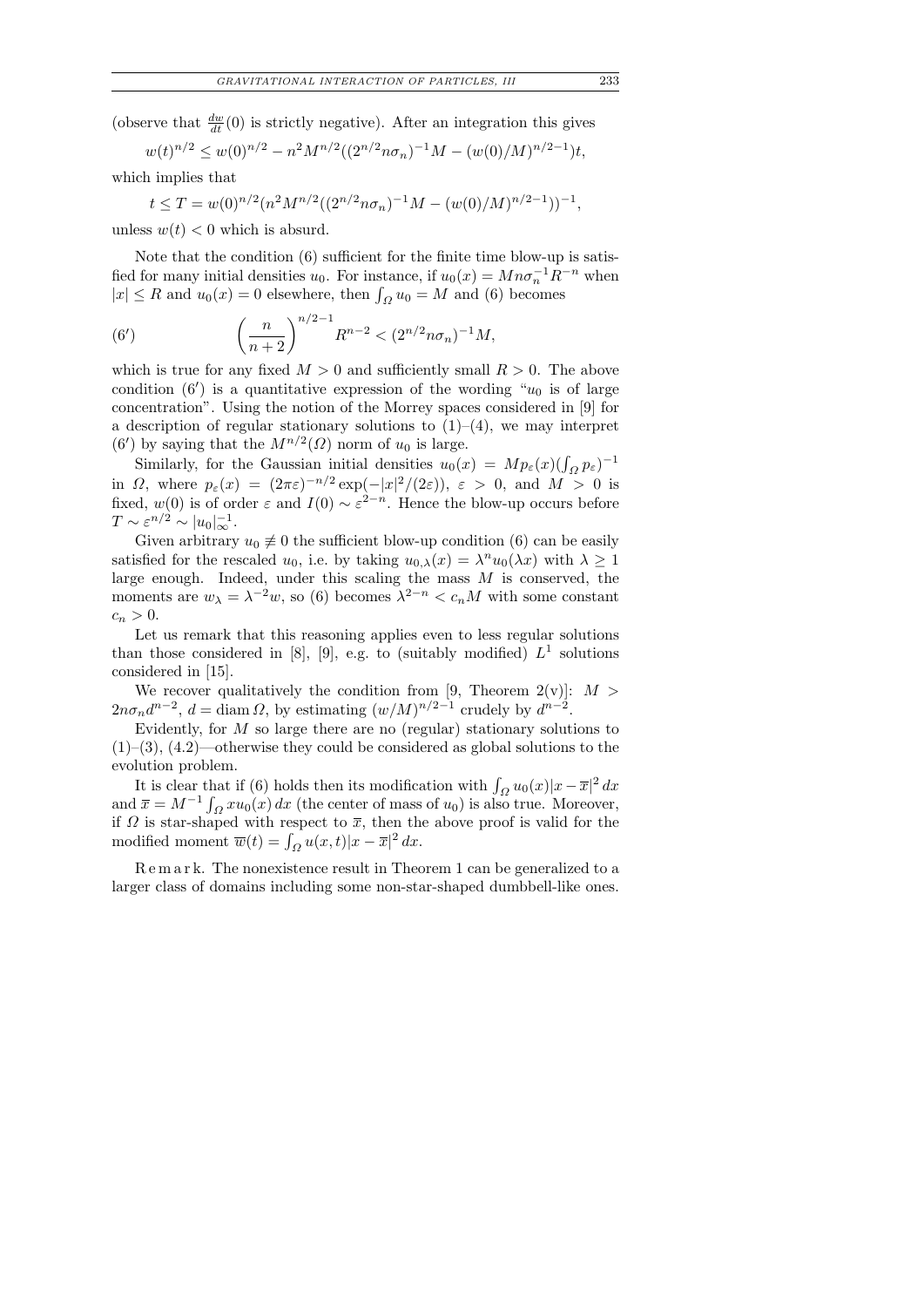234 P. BILER

The idea (reminiscent of [13, Prop. 1.7]) is to consider domains  $\Omega \subset \mathbb{R}^n$ such that  $\tilde{x}\cdot\tilde{\nu}\geq 0$  on  $\partial\Omega$ , where  $\sim: x\mapsto \tilde{x}$  is a nonisotropic dilation defined by  $\widetilde{x} = (a_1x_1, \ldots, a_nx_n)$  for  $x = (x_1, \ldots, x_n)$  and some fixed  $a_1, \ldots, a_n >$ 0. In the proof a modified moment function  $\tilde{w}(t) = \int_{\Omega} u(x,t) |\tilde{x}|^2 dx \ge$ <br>(min,  $\alpha \in \mathcal{L}^2(w(t))$  is considered. The counterpart of the integral List  $(\min_{1 \leq k \leq n} a_k^2) w(t)$  is considered. The counterpart of the integral I is

$$
\widetilde{I} = \iint\limits_{\Omega \times \Omega} u(x,t)u(y,t)|x-y|^{-n}|\widetilde{x}-\widetilde{y}|^2 dx dy \ge (\min_{1 \le k \le n} a_k^2)I,
$$

and the sufficient blow-up condition (6) becomes

$$
(\widetilde{w}(0)/M)^{n/2-1} < (\min_{1 \le k \le n} a_k)^n \left( 2^{n/2} \left( \sum_{k=1}^n a_k^2 \right) \sigma_n \right)^{-1} M.
$$

Recall that the system  $(1)$ – $(3)$ ,  $(4.2)$  has an approximate Lyapunov function (see [9, (23), (24.2)]), which (for  $n > 3$ ) can be written in the form

(11) 
$$
W(t) = -h(u) - (2\sigma_n)^{-1}I.
$$

Here  $h(u) = -\int_{\Omega} u \log u$  is the (differential) entropy of the density u, and the energy integral I is defined in (9). More precisely, if for some  $u_0$ ,  $h(u_0)$ and  $I$  are finite, then  $W$  provides us with a kind of a priori estimate

(12) 
$$
W(t) \leq W(0) + C(\Omega, M), \quad M = \int_{\Omega} u_0.
$$

The proof of  $(12)$  is similar to that of  $(24.2)$  for  $n = 2$  given in [9]. In general, the information contained in (12) is meaningless since both terms  $-h$  and I may grow in time, but for  $n = 2$  and small M the function W was useful in proving the global existence of solutions (cf.  $[9, Th. 2(iv)]$ ).

We give below another proof of the nonexistence of global solutions to  $(1)$ – $(3)$ ,  $(4.2)$  satisfying  $(12)$ , still based on virial calculations, but this time a sufficient condition for blow-up is expressed in terms of  $W(0)$  and its ingredients h, I.

First we formulate a version of the Shannon inequality for the entropy h and the second moment w of a finite measure with density  $u \geq 0$ .

LEMMA 1. If  $\Omega$  is a subset of  $\mathbb{R}^n$ ,  $u \geq 0$ ,  $\int_{\Omega} u = M$ ,  $h(u) = -\int_{\Omega} u \log u$ ,  $\overline{x} = M^{-1} \int_{\Omega} x u(x) dx$  is the center of mass of u and  $\overline{w} = \int_{\Omega} u(x) |x - \overline{x}|^2 dx$ , then

$$
-h(u) \ge c_1 - c_2 \log \overline{w}
$$

with some constants  $c_j = c_j(\Omega, M), j = 1, 2, c_2 > 0$ , independent of u.

P r o o f. The classical Shannon inequality for  $\Omega = \mathbb{R}^n$  and  $M = 1$  reads

$$
h(u) \le \frac{n}{2} (1 + \log(2\pi \overline{w})),
$$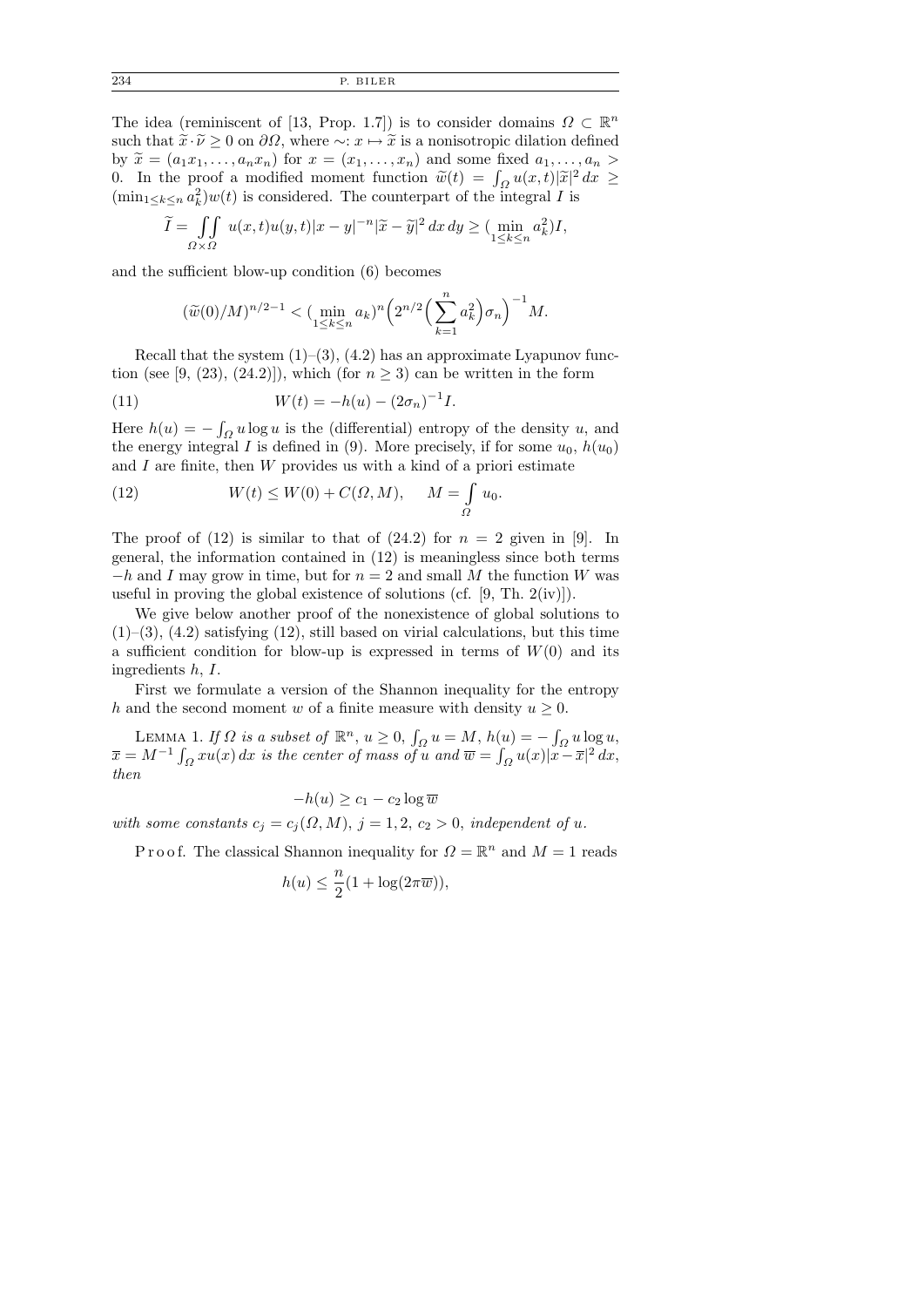with equality if and only if u is a Gaussian density (see [10, p. 249], [16, Ch. 9.1] and [17, Th. 1.11, Prob. 1.34]). Its demonstration follows by maximizing the entropy under the constraint that  $\overline{w}$  is fixed. Rescaling u we obtain Lemma 1 with  $C_1 = M((n/2+1)\log M-(n/2)(1+\log 2\pi)), C_2 = Mn/2,$ which are optimal constants in the case  $\Omega = \mathbb{R}^n$ . Explicit values of the optimal  $c_j(\Omega, M)$  are known only for particular  $\Omega$ 's. Since  $w \geq \overline{w}$ , the inequality

(13)  $h(u) + c_1 \leq c_2 \log w$ 

is a consequence of Lemma 1.

PROPOSITION 1. If  $\Omega \subset \mathbb{R}^n$ ,  $n \geq 3$ , is a star-shaped domain,

$$
W(0) = \int_{\Omega} u_0 \log u_0 - (2\sigma_n)^{-1} \iint_{\Omega \times \Omega} u_0(x)u_0(y)|x - y|^{-n+2} dx dy
$$

is (negative and) small enough, then there is no global solution to  $(1)-(3)$ ,  $(4.2), (5).$ 

Proof. From  $(9)$ ,  $(11)$  and  $(12)$  we get

(14) 
$$
\frac{dw}{dt} \le 2nM - \sigma_n^{-1}I = 2nM + 2(W + h(u))
$$

$$
\le 2nM + 2W(0) + c_3(\Omega, M) + 2c_2 \log w.
$$

If the right hand side of this inequality is strictly negative for  $t = 0$ , then we will arrive at a contradiction in the same way as in the proof of Theorem 1. Of course, there exist  $u_0$ 's which satisfy the above condition (i.e. I large compared with  $-h(u_0)$ , e.g. the Gaussian ones (for small  $\varepsilon > 0$ ) considered for an illustration of Theorem 1.

For  $n = 2$ , (14) is much simpler:  $dw/dt \leq M(8\pi - M)/(2\pi)$ . This shows that for  $M > 8\pi$  solutions cease to exist because  $w(t)$  tends to 0, so by the Shannon inequality  $h(u)$  tends to  $-\infty$ .

R e m a r k. The proof of Theorem 1, although indirectly, sheds some light on the question: How do the nonglobal solutions explode? (cf. the last remark in [9]).

The relation  $w(t) \to 0$  as  $t \to T$  implies  $h(u) \to -\infty$  for the entropy of  $u(t)$ , hence  $I = -2\sigma_n(W+h) \rightarrow \infty$  for solutions that admit the Lyapunov function (11).

Moreover, if

$$
||u; Mp(\Omega)|| \equiv \sup_{x \in \Omega, R>0} R^{n(1/p-1)} \int_{B_R(x) \cap \Omega} |u|
$$

is the Morrey norm with exponent  $1 < p < \infty$ , then  $||u; M<sup>p</sup>(\Omega)||$  also tends to  $\infty$  as  $t \to T$ . Indeed, for  $u \ge 0$  with  $\int_{\Omega} u = M$ , the inequality

(15) 
$$
||u; M^{p}(\Omega)|| \geq C_{n,p} M(M/w)^{(1-1/p)n/2}
$$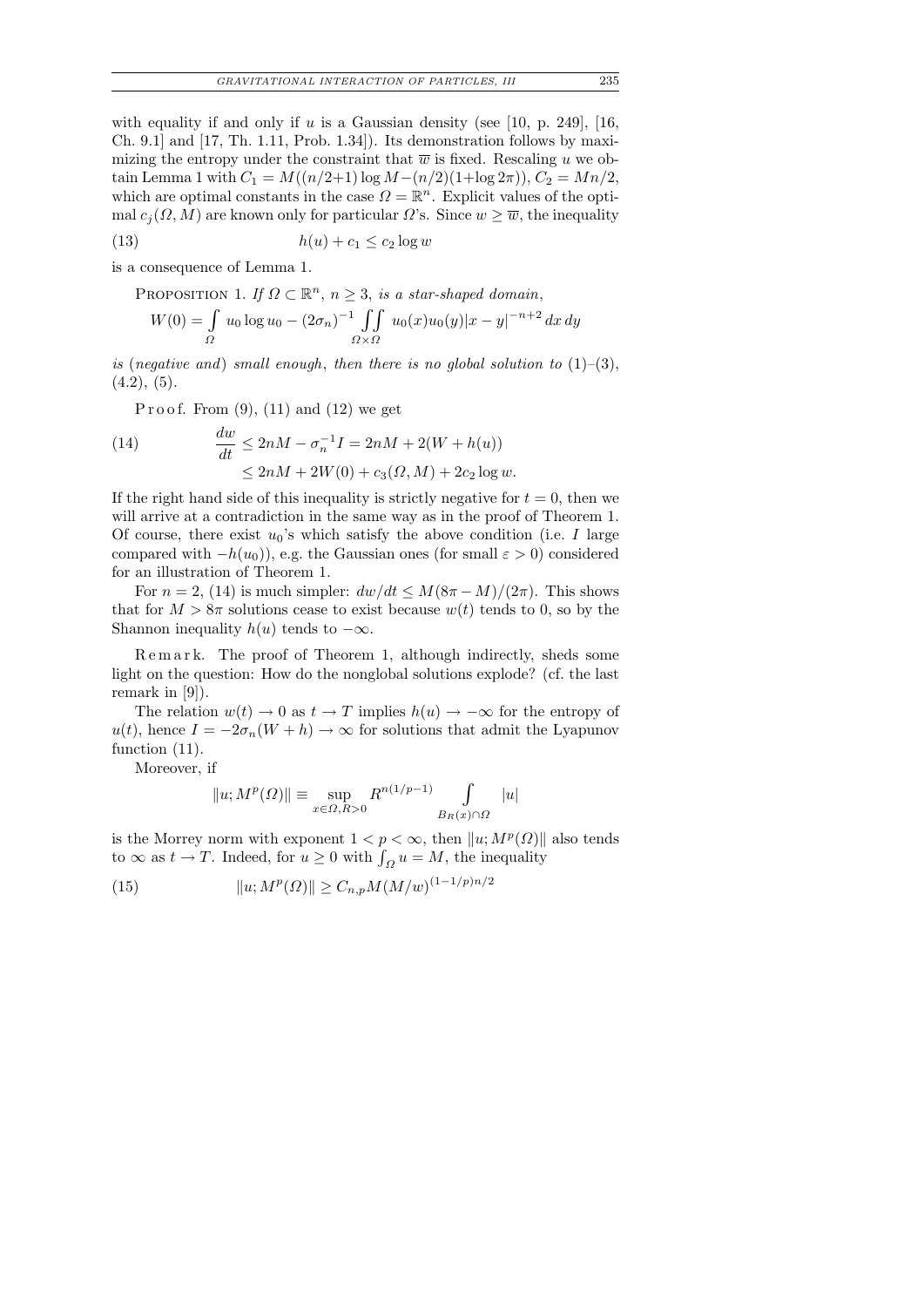holds with some constant  $C_{n,p} > 0$ . This follows from an obvious inequality  $w \geq R^2 \int_{\Omega \setminus B_R} u$  so

$$
R^{n(1/p-1)} \int\limits_{B_R} u \geq R^{-n} (R^{n/p} M - R^{n/p-2} w)
$$

after the optimization (i.e. when  $R = (n + 2 - n/p)(n - n/p)^{-1}wM^{-1}$ ).

Of course, all this does not give full information on when the solutions cease to exist, because the true existence time is strictly less than the blowup time estimated by the indirect argument in the proof of Theorem 1. Nevertheless, together with [9, Th. 2(iv)] and some partial results concerning the continuation of solutions for  $n \geq 3$  (e.g. a locally uniform estimate of type  $\sup_{[0,T]}(|h(u)|+ \|u; M^{n/2}(\varOmega)\|) < \infty$  is sufficient for the continuation beyond  $t = T$ , this helps in the understanding of high concentration phenomena leading to a collapse of solutions.

Now we turn to the problem  $(1)$ – $(3)$ ,  $(4.1)$  in a ball with (not necessarily radial) data (5).

THEOREM 2. If  $\Omega$  is a ball in  $\mathbb{R}^n$ ,  $n \geq 2$ , and  $|u_0|_1 = M$  is sufficiently large, then there is no global solution to the problem  $(1)$ – $(3)$ ,  $(4.1)$ ,  $(5)$ .

P r o o f. We begin with some general computation valid for arbitrary star-shaped domains  $\Omega$  in  $\mathbb{R}^n$  with  $C^2$  boundary  $\partial\Omega$ . Given a function  $\psi$ belonging to the Sobolev space  $H^2(\Omega)$  define the moment functional

(16) 
$$
v(t) = \int_{\Omega} u(x, t) \psi(x) dx.
$$

Similarly to the proof of Theorem 1 we obtain a counterpart of (8),

(17) 
$$
\frac{dv}{dt} = -\int_{\Omega} (\nabla u + u\nabla \varphi) \cdot \nabla \psi
$$

$$
= -\int_{\partial \Omega} u \frac{\partial \psi}{\partial \nu} + \int_{\Omega} u \Delta \psi - \int_{\Omega} u \nabla \varphi \cdot \nabla \psi.
$$

Suppose that  $0 \neq \psi \geq 0$ ,  $\partial \psi / \partial \nu \leq 0$  and  $-\Delta \psi \leq C$  for some  $C = C(\overline{\Omega}) > 0$ (the idea is that  $\psi(x) \sim \text{dist}(x, \partial \Omega)$ , and the assumption  $\partial \Omega \in C^2$  is used here). From (17) by symmetrization we arrive at an analogue of (9),

(18) 
$$
\frac{dv}{dt} \geq -C \int_{\Omega} u - \int_{\Omega \times \Omega} u(x, t) u(y, t) \nabla_x G(x, y) \cdot \nabla \psi(x) dy dx
$$

$$
= -CM - \frac{1}{2} \int_{\Omega \times \Omega} u(x, t) u(y, t)
$$

$$
\times (\nabla_x G(x, y) \cdot \nabla \psi(x) + \nabla_y G(y, x) \cdot \nabla \psi(y)) dy dx,
$$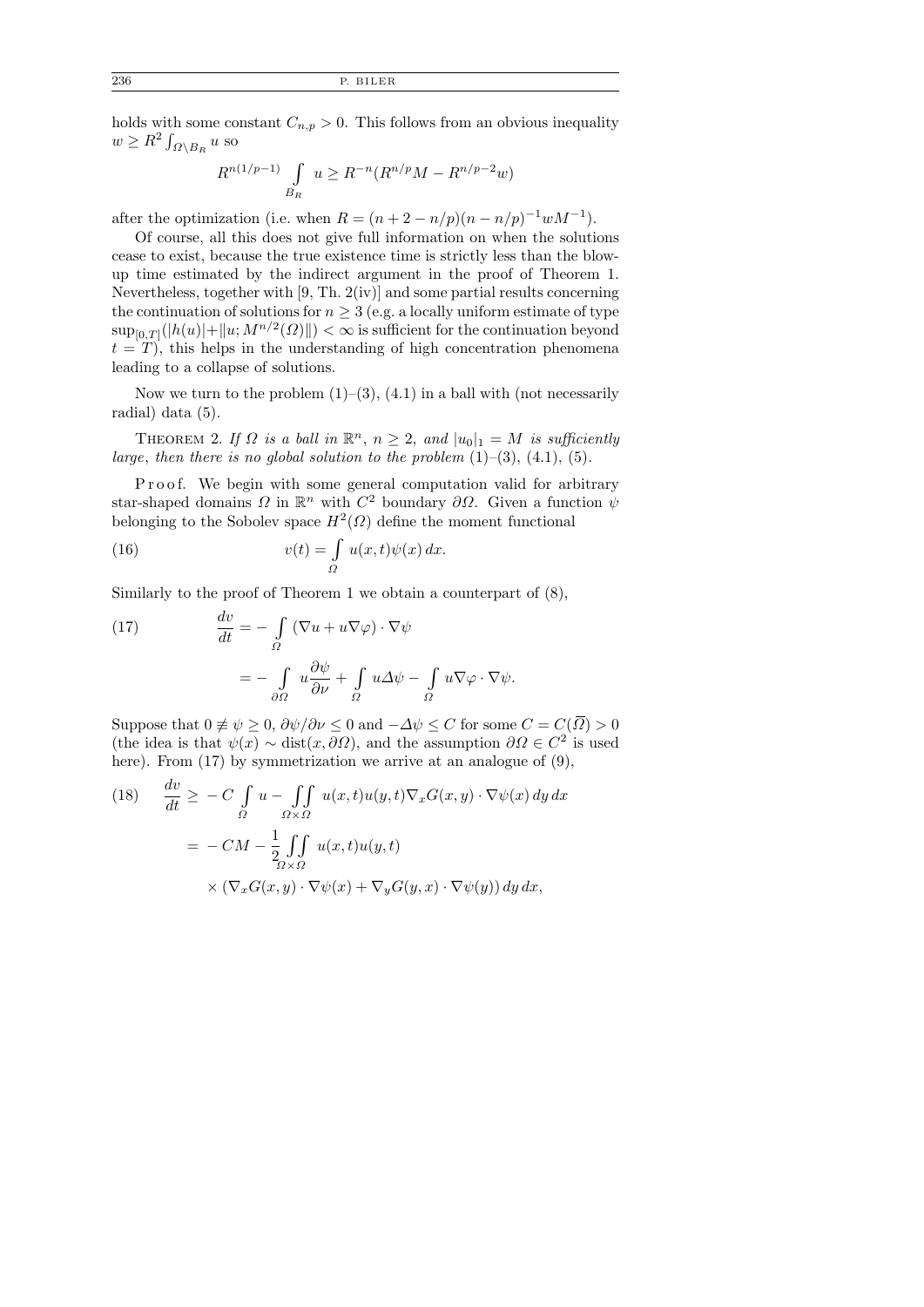where  $G = G_{\Omega}$  is the Green function of the domain  $\Omega$ . Now if the condition

(19) 
$$
\varrho(x, y) \equiv -(\nabla_x G(x, y) \cdot \nabla \psi(x) + \nabla_y G(y, x) \cdot \nabla \psi(y))
$$

$$
= -\frac{d}{ds} G(x + s \nabla \psi(x), y + s \nabla \psi(y))|_{s=0} \ge \varepsilon \psi(x) \psi(y)
$$

is satisfied for some  $\varepsilon > 0$  and all  $x, y \in \Omega$ , then

(20) 
$$
\frac{dv}{dt} \ge -CM + \frac{\varepsilon}{2} \iint_{\Omega \times \Omega} u(x,t) \psi(x) u(y,t) \psi(y) dy dx \ge -CM + \frac{\varepsilon}{2} v(t)^2.
$$

Integrating the differential inequality (20) we obtain

(21) 
$$
v(t) \geq \beta \frac{1 + k \exp(\varepsilon \beta t)}{1 - k \exp(\varepsilon \beta t)}
$$

with  $k = (v(0) - \beta)/(v(0) + \beta) \in (0,1)$  and  $\beta = (2CM/\varepsilon)^{1/2}$  whenever  $v(0) > \beta$ . The inequality (21) means that  $v(t)$  blows up in a finite time, contradicting the global existence of solutions.

Now we check the condition (19) for the ball  $\Omega = B_R(0) \subset \mathbb{R}^n$ ,  $n \geq 2$ . Formally the computation below is valid for  $n > 2$  but the case  $n = 2$  is analogous. Take  $\psi(x) = R^2 - |x|^2$  (so  $\nabla \psi(x) = -2x$ ,  $\Delta \psi = -2n \equiv -C$ ), and consider

$$
G_{B_R}(x,y) = ((n-2)\sigma_n)^{-1}(-|x-y|^{2-n} + R^{n-2}|R^2x/|x| - y|x||^{2-n}),
$$

so

$$
\frac{1}{2}\varrho(x,y) = \frac{d}{ds}G_{B_R}(sx,sy)|_{s=1}
$$
  
=  $\sigma_n^{-1}(|x-y|^{2-n} - 2R^{n-2}(|x|^2|y|^2 - R^2x \cdot y)|R^2x/|x| - y|x||^{-n}).$ 

By homogeneity it suffices to consider  $R = 1$ . First observe that  $\rho(x, y) \geq 0$ and  $\rho(x, y) = 0$  if and only if  $|x| = |y| = 1$ . To see this we represent

(22) 
$$
\frac{1}{2}\sigma_n \varrho(x, y)|x - y|^n |x/|x| - y|x||^n
$$
  
\n
$$
= |x - y|^2 |x/|x| - y|x||^n + (-2|x|^2|y|^2 + 2x \cdot y)|x - y|^n
$$
  
\n
$$
= |x - y|^2 (|x/|x| - y|x||^n - |x - y|^n)
$$
  
\n
$$
+ (|x|^2 + |y|^2 - 2|x|^2|y|^2)|x - y|^n,
$$

and note that for  $|x|, |y| \leq 1$ ,

$$
|x/|x| - y|x||^2 - |x - y|^2 = (1 - |x|^2)(1 - |y|^2) \ge 0
$$

(therefore  $|x/|x| - y|x|| \ge |x - y|$ ), and

$$
|x|^{2} + |y|^{2} - 2|x|^{2}|y|^{2} = (|x| - |y|)^{2} + 2|x||y|(1 - |x||y|) \ge 0.
$$

Using (22) we can easily check that inf  $\varrho(x, y)(1-|x|^2)^{-1}(1-|y|^2)^{-1} \equiv \varepsilon > 0$ .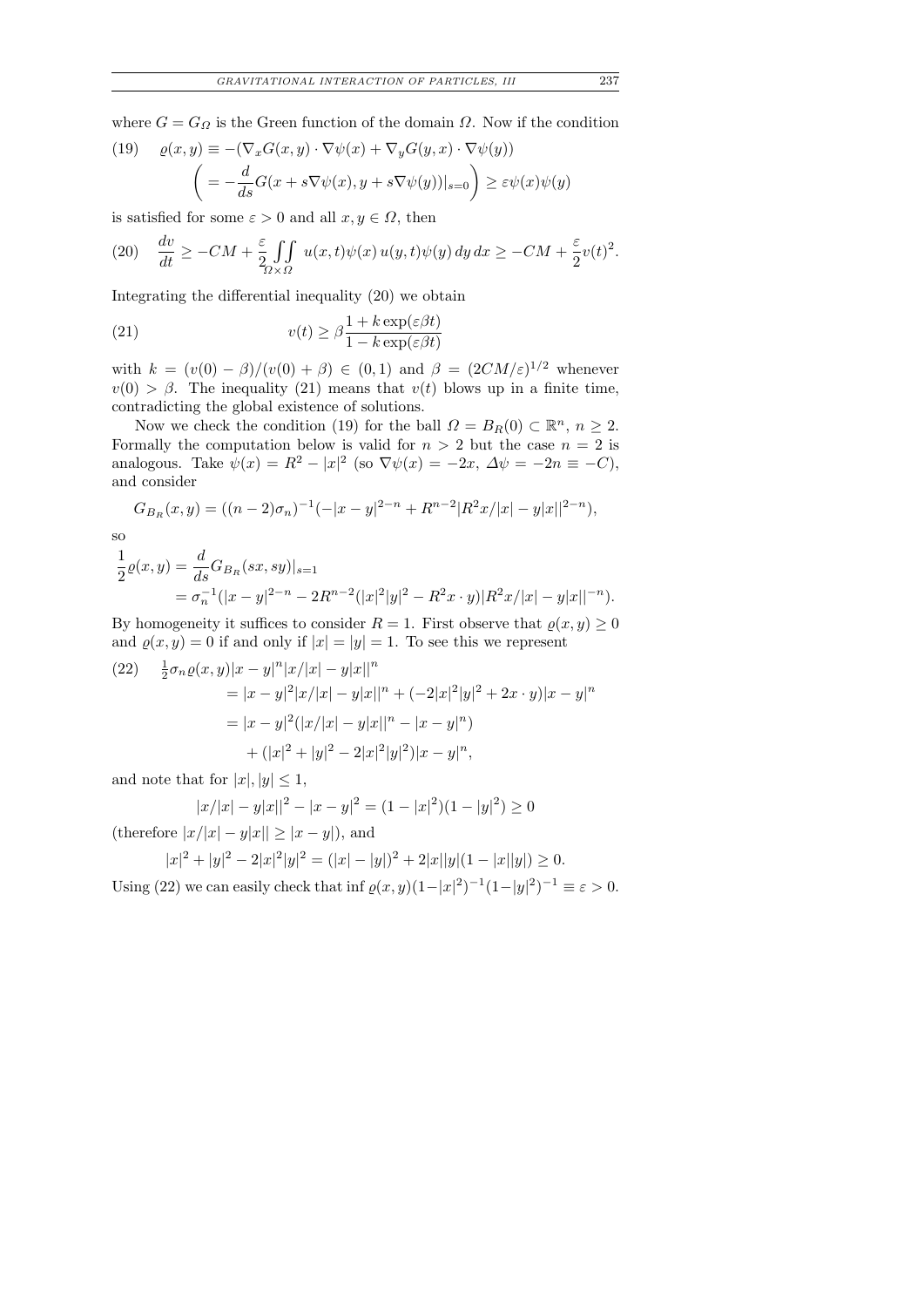For  $n = 2$  recall that  $G_{B_1}(x, y) = (2\pi)^{-1} (\log |x - y| - \log |x| |x - y| |x|),$ hence  $\pi \varrho(x, y) = |x/|x| - y|x||^{-2}(1 - |x|^2|y|^2)$ .

We do not know whether (19) holds for arbitrary star-shaped domains in  $\mathbb{R}^n$ .

Acknowledgements. The author would like to thank Jan Goncerzewicz, Andrzej Krzywicki, Tadeusz Nadzieja and Michel Pierre for interesting discussions, and Anzelm Iwanik for the reference [10]. Part of this research was done while the author was visiting the universities of Nancy-1 and Paris– Val de Marne in 1993.

#### *REFERENCES*

- [1] J. A guirre and M. Escobedo, On the blow-up of solutions of a convective reaction*diffusion equation*, Proc. Roy. Soc. Edinburgh 123A (1993), 433–460.
- [2] P. Baras et M. Pierre, *Problèmes paraboliques semi-linéaires avec données mesures*, Applicable Anal. 18 (1984), 111–149.
- [3] —, —, *Critère d'existence de solutions positives pour des équations semi-linéaires non monotones*, Ann. Inst. H. Poincaré Anal. Non Linéaire 2 (1985), 185–212.
- [4] P. Biler, *Existence and asymptotics of solutions for a parabolic-elliptic system with nonlinear no-flux boundary conditions*, Nonlinear Anal. 19 (1992), 1121–1136.
- [5] —, *The Cauchy problem and self-similar solutions for a nonlinear parabolic equation*, preprint, 1994.
- [6] P. Biler, W. Hebisch and T. Nadzieja, *The Debye system: existence and large time behavior of solutions*, Nonlinear Anal. 23 (1994), 1189–1209.
- [7] P. Biler, D. Hilhorst and T. Nadzieja, *Existence and nonexistence of solutions for a model of gravitational interaction of particles, II*, Colloq. Math. 67 (1994), 297–308.
- [8] P. Biler and T. Nadzieja, *A class of nonlocal parabolic problems occurring in statistical mechanics*, ibid. 66 (1993), 131–145.
- [9] —, —, *Existence and nonexistence of solutions for a model of gravitational interaction of particles, I*, ibid. 66 (1994), 319–334.
- [10] Y. Derriennic, *Entropie, théorèmes limite et marches aléatoires*, in: Probability Measures on Groups VIII, H. Heyer (ed.), Lecture Notes in Math. 1210, Springer, Berlin, 1986, 241–284.
- [11] Y. Giga and R. V. Kohn, *Asymptotically self-similar blow-up of semilinear heat equations*, Comm. Pure Appl. Math. 38 (1985), 297–319.
- [12] —, —, *Nondegeneracy of blowup for semilinear heat equations*, ibid. 42 (1989), 845–884.
- [13] O. Kavian, *A remark on the blowing-up solutions to the Cauchy problem for nonlinear Schrödinger equations*, Trans. Amer. Math. Soc. 299 (1987), 193-203.
- [14] A. Krzywicki and T. Nadzieja, A nonstationary problem in the theory of elec*trolytes*, Quart. Appl. Math. 50 (1992), 105–107.
- [15] A. A. Lacey and D. E. Tzanetis, *Global unbounded solutions to a parabolic equation*, J. Differential Equations 101 (1993), 80–102.
- [16] A. Lasota and M. C. Mackey, *Chaos, Fractals, and Noise: Stochastic Aspects of Dynamics*, Springer, New York, 1994.